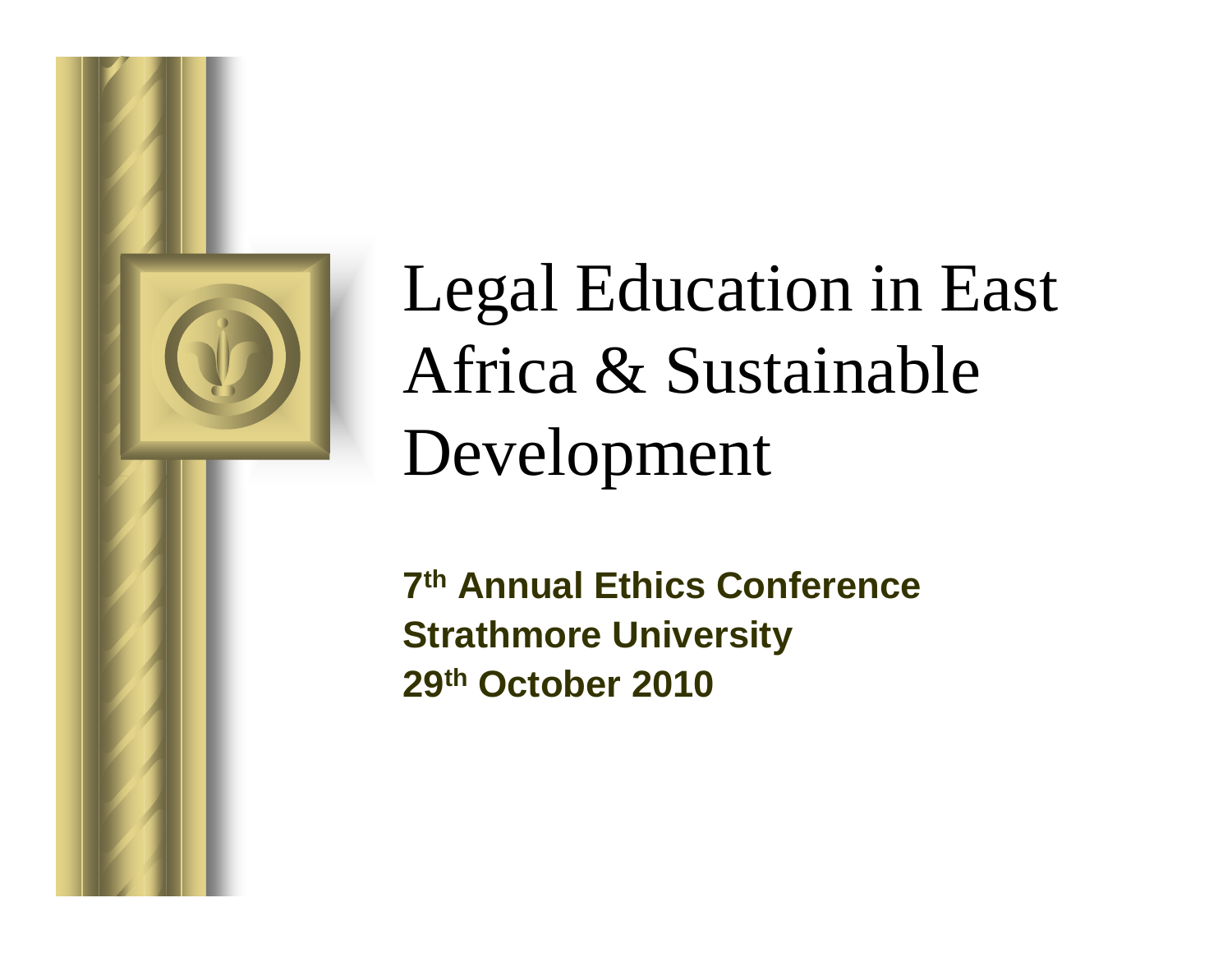

Contents:

- **Context**
- **Why Legal Education?**
- $\bullet$  **Hallmarks of Sustainability**
- **Law & Development**
- **Some Values For Sustainable Legal Education & Legal Practice**
- **Big Picture for SLS**
- **Vision, Mission, SLS Goals, and Learning Outcomes**
- **The Panel**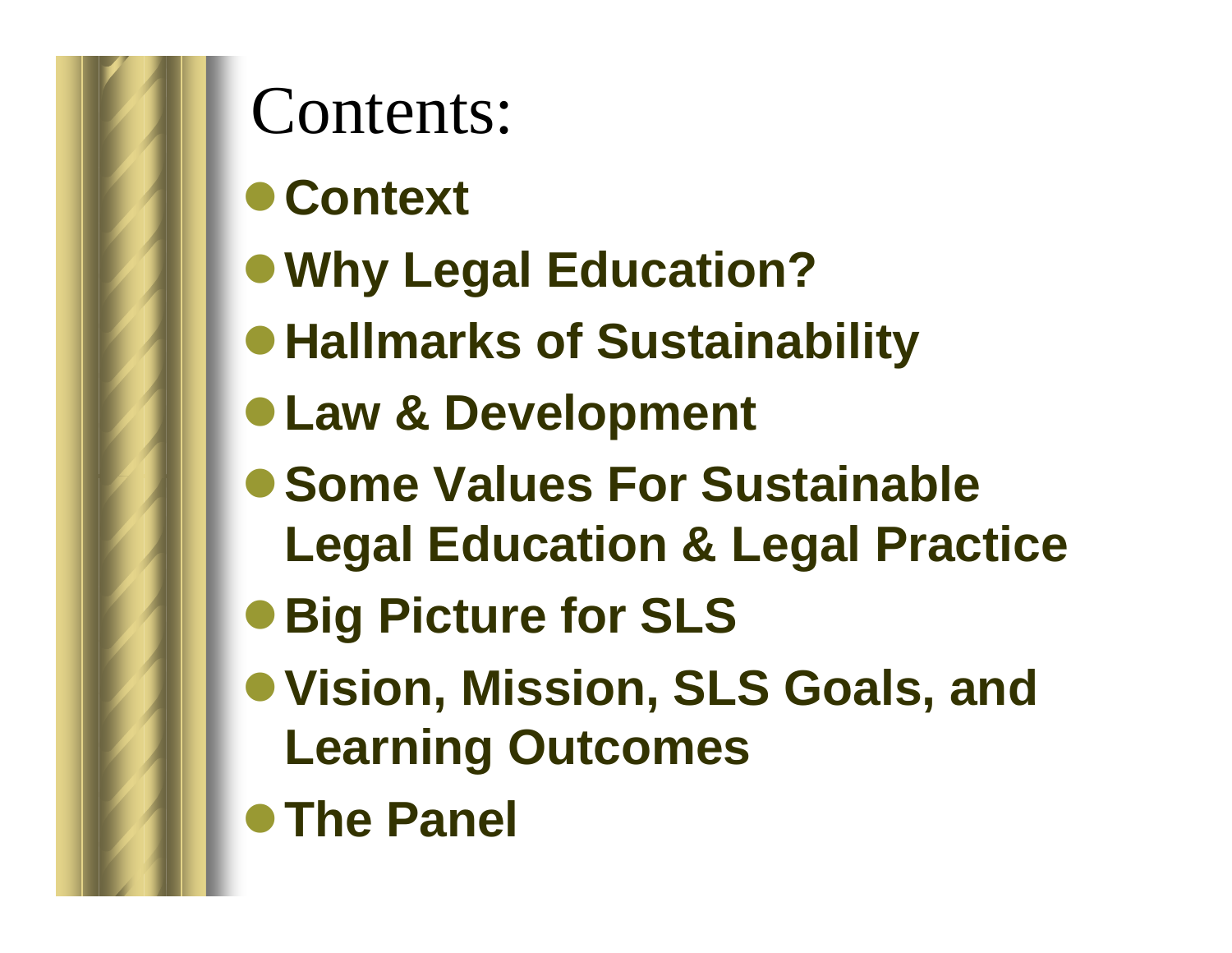#### Context

## **Many Law Schools in Kenya & the region**

- **4 Public Universities**
- **4 Private Universities**
- $\mathcal{L}_{\mathcal{A}}$ **Many others proposed**
- **Demand for legal education high**
- **Only 1 University has a graduate programme**
- **Dearth of legal academics**
	- –**Part-timing the norm**
	- Haarth of Ianal rac*l* **Dearth of legal research & writing**
	- **No mentoring of upcoming academics**
	- **No trans-generational succession plans**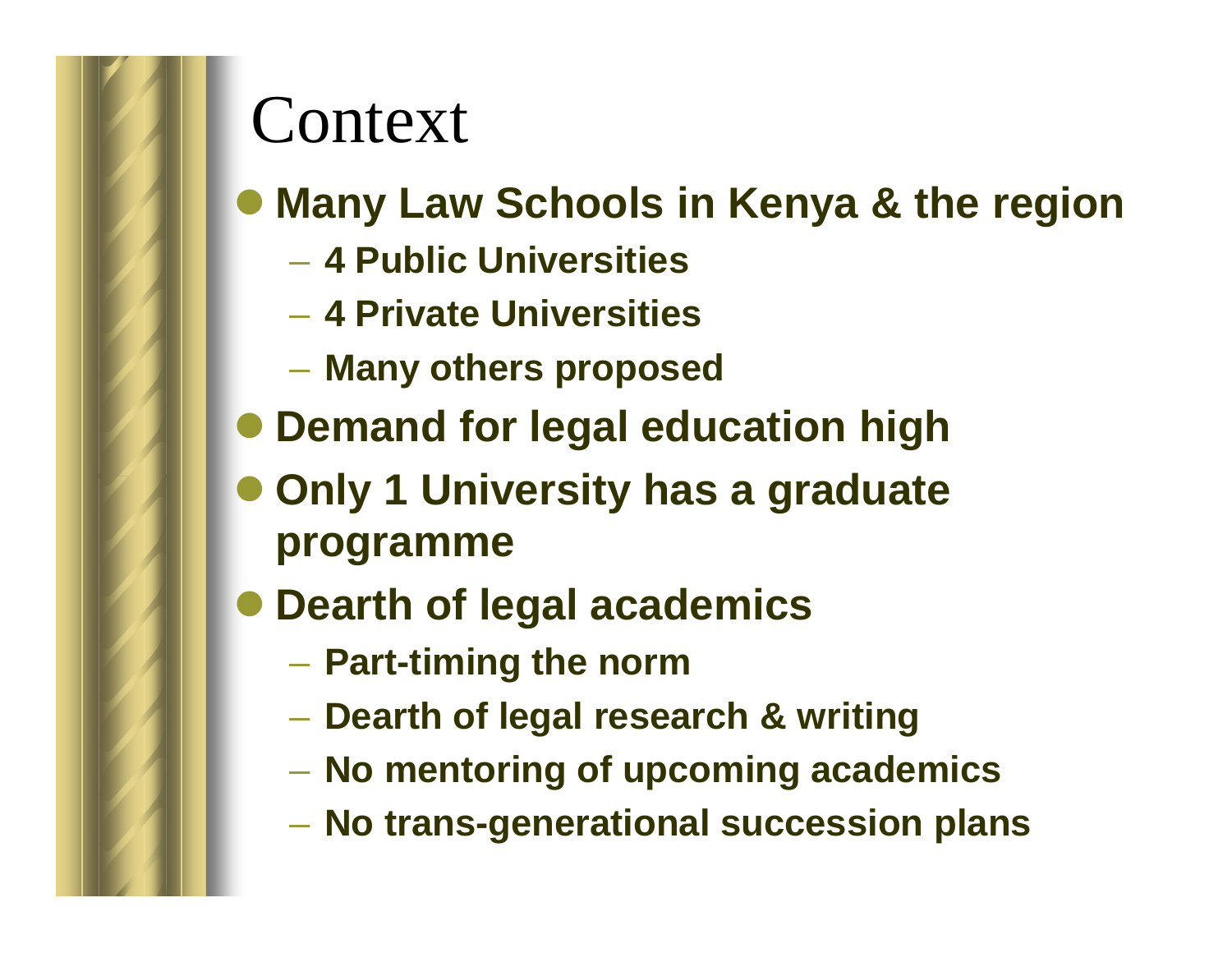## Context (2)

#### **Education as a business**

- – **Proliferation of Law Schools in context of marketised/commercialised education (Mamdani's Scholars in the Market Place)**
- – **Ideology of law schools clouded by bottom line concerns**
- **Difficult to distinguish law programmes of different universities**
- **Establishment of a Law School at Strathmore**
- **Concerns:**
	- **What value will we add?**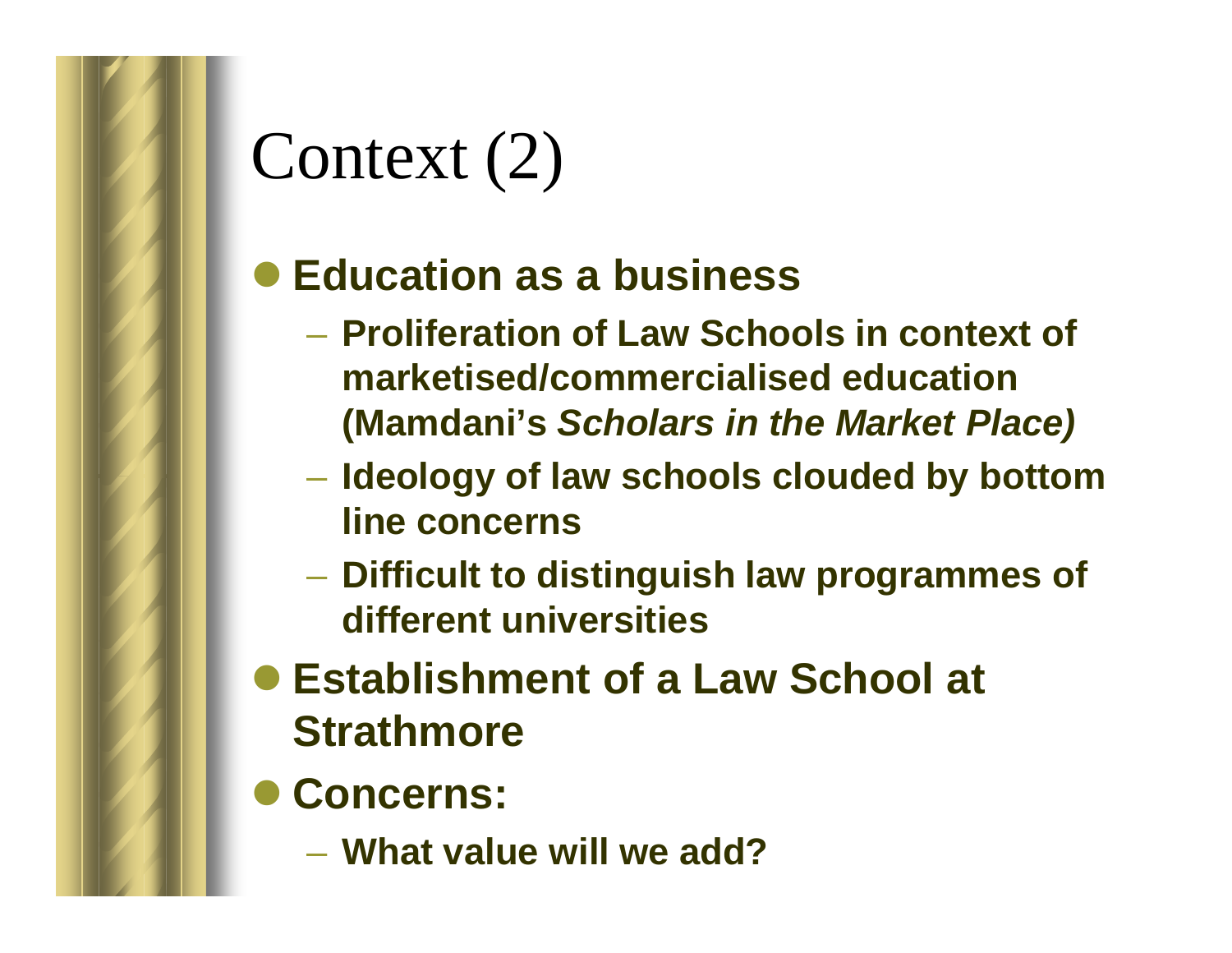# Context (3)

- **How do we respond to national, subregional, regional & international needs?**
- – **How do we ingrain sustainability in legal education?**
- **What is the role of legal education in sustainable development?**
- – **What role can SLS play in reform agenda in new constitution dispensation?**
- **How can we imbue ethical principles in a context where practice of law is synonymous with 'get rich quick'?**
- **How do we build and secure public interest lawyering?**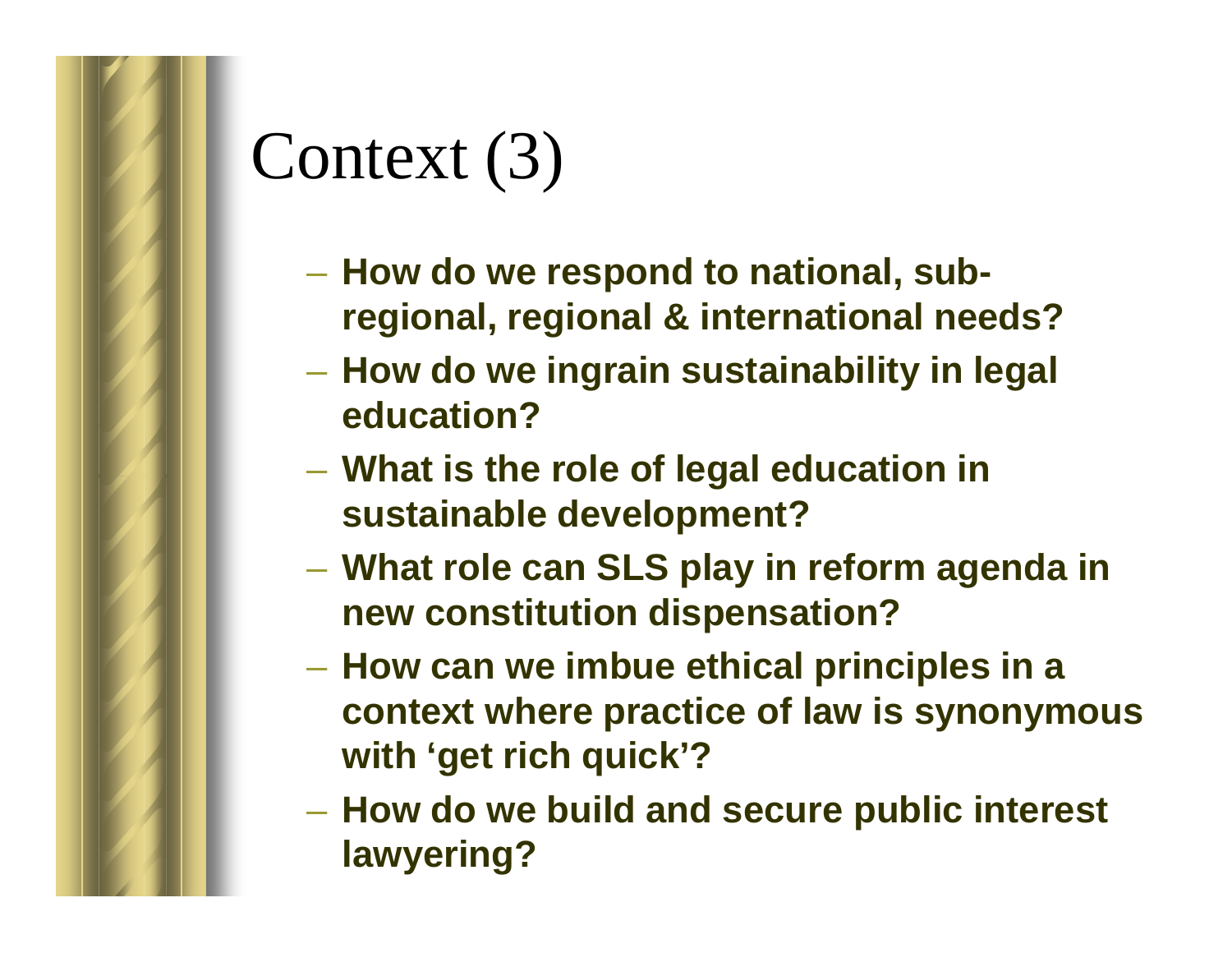#### Why Legal Education?

- **Lawyers perform many tasks relevant to development upon graduation**
	- Luddes narliamentarians nollo **Judges, parliamentarians, policymakers & other opinion leaders**
- **Importance of guiding & forming students in integrity, coherence and accountability**
- **Incorporation of human & moral training for the maintenance of the common good**
- **Contribution to bringing about justice in society and between individuals**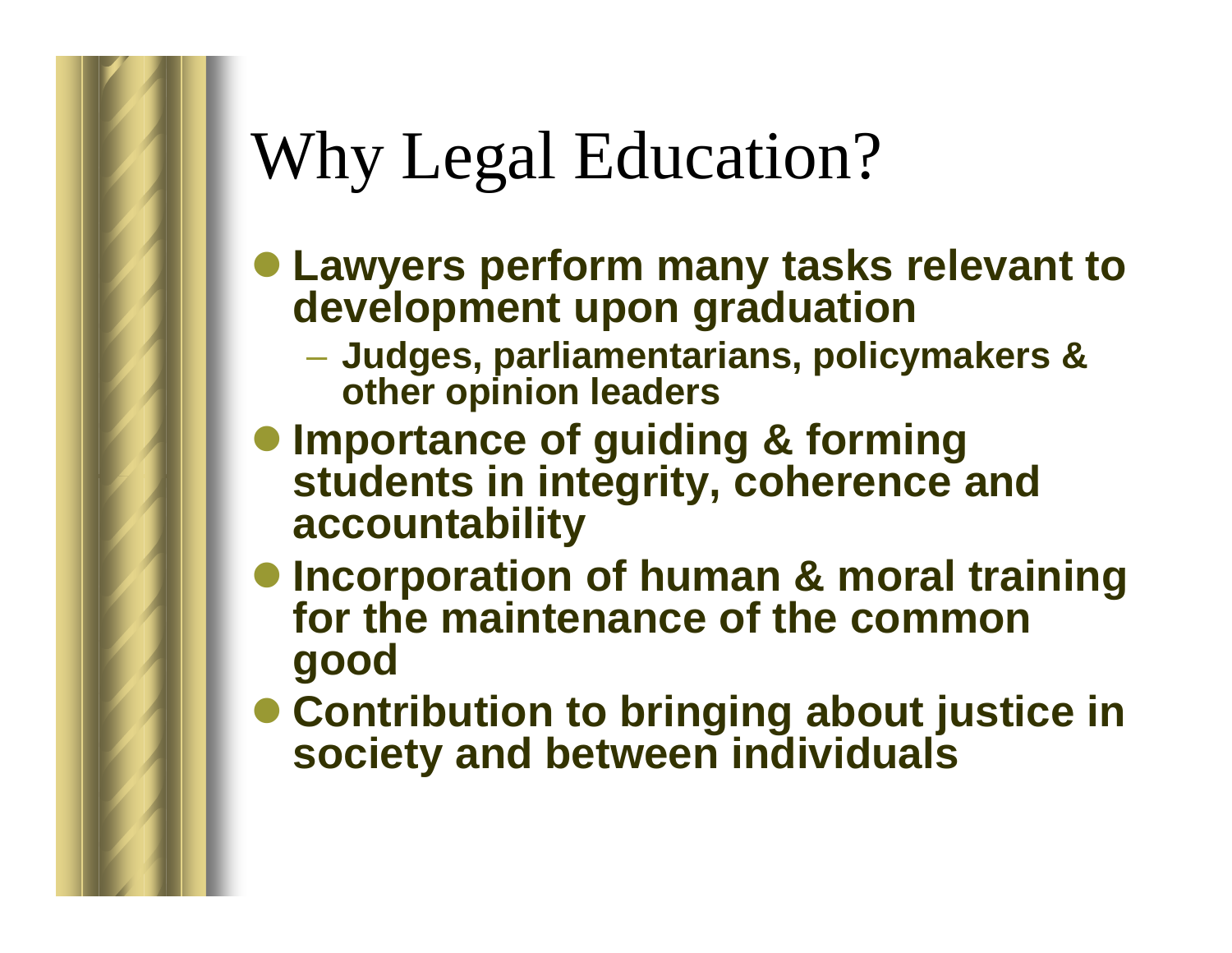#### Why Legal Education? (2)

#### **Calvin Woodward asserts that**

 **'Law schools must rid themselves of the vestiges of mysticism that…held lay men in awe of law and legality; and students must be trained to regard themselves as agents of Justice … More important, they must be shown precisely what this responsibility entails.'**

#### **Transformational learning**

- – **Law curricula must embrace sustainability issues in substance & methodology**
	- **Emphasis on ethics as part of formation**•
	- **Courses on sustainable development**
	- **Values that promote sustainability**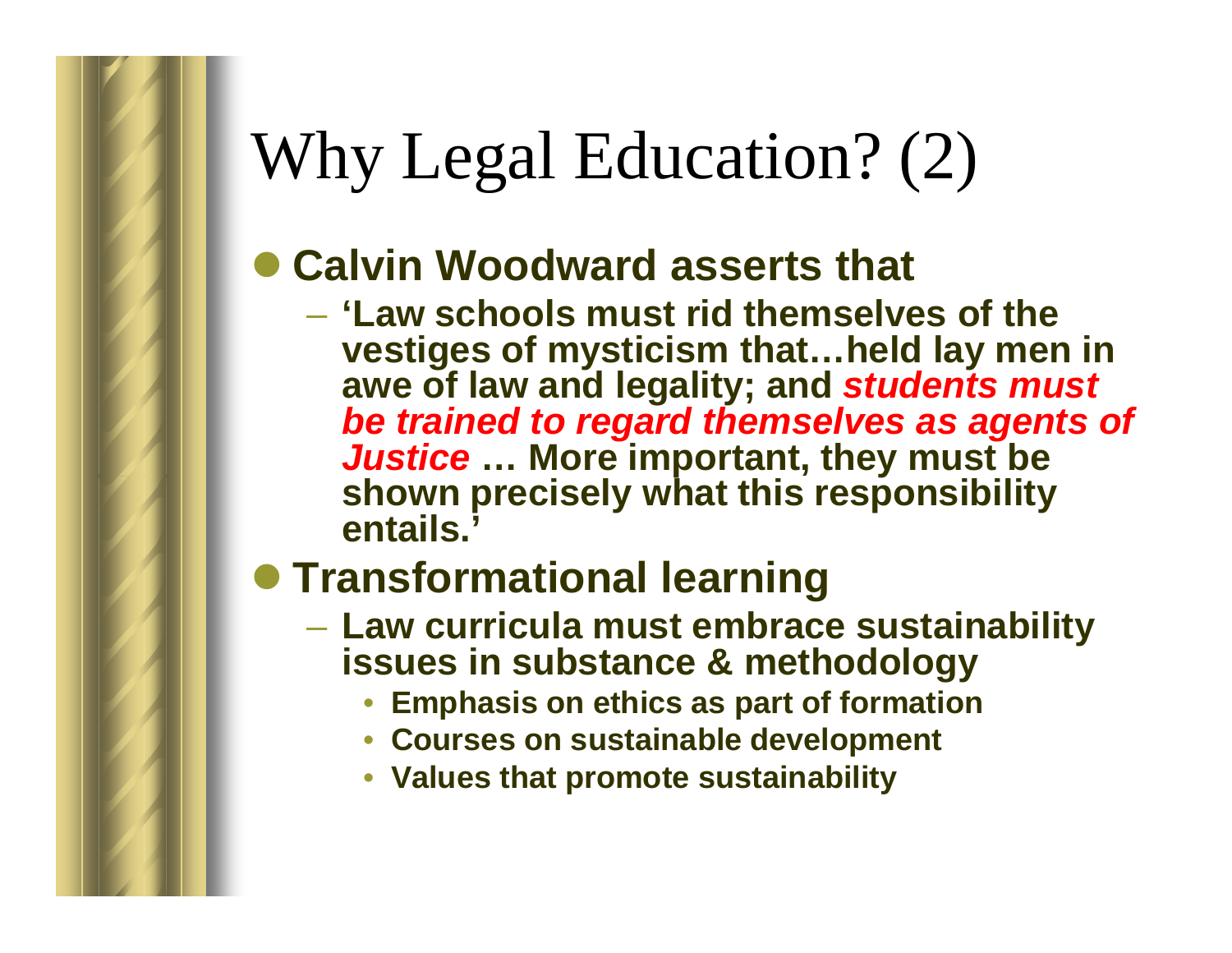#### Hallmarks of Sustainability

#### **Different aspects of development**

- **Economic**
- $\mathcal{L}_{\mathcal{A}}$ **Social**
- **Cultural**
- **Political**
- –**Ecological/sustainability**
- **Brundtland Commission (1987) report**
	- **Integrated environment & devevelopment issues**
	- SD 26 **SD as one " that meets the needs of present generations without compromising the ability of future generations to meet their own needs"**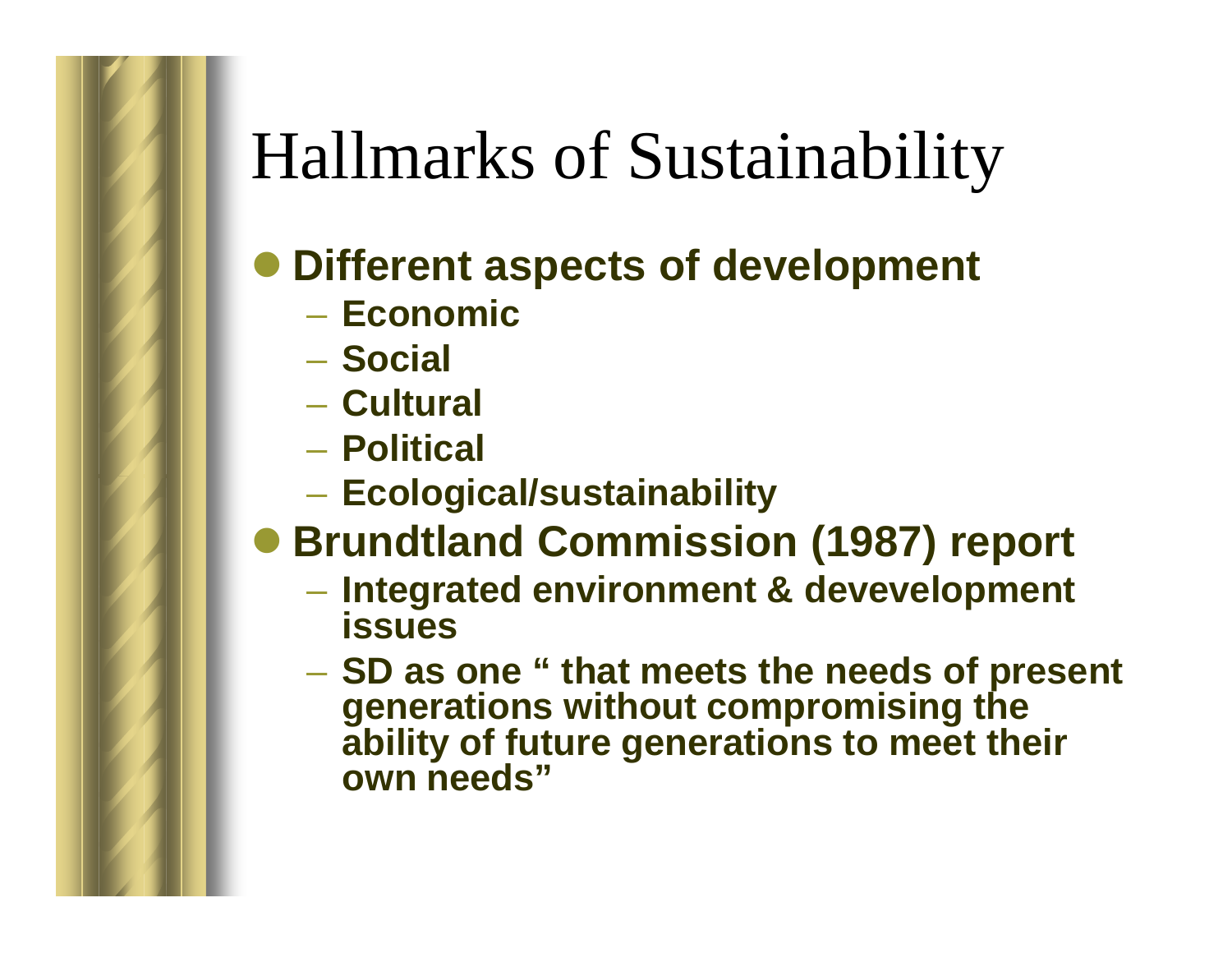## Law & Development

- **Development - call to continuing improvement at personal & institutional level**
	- **Promote values of social justice, community service & continuous improvement in the practice of law**
- **Armatya Sen's Development as freedom**
	- **Removal of sources of 'unfreedom'**
	- **Law as one way to 'free'**
		- • **Inclusion; equality; equity (inter- & intragenerational); participation; accountability; transparency**
		- •**Discourse of rights – Civ. & pol.; Socio-economic**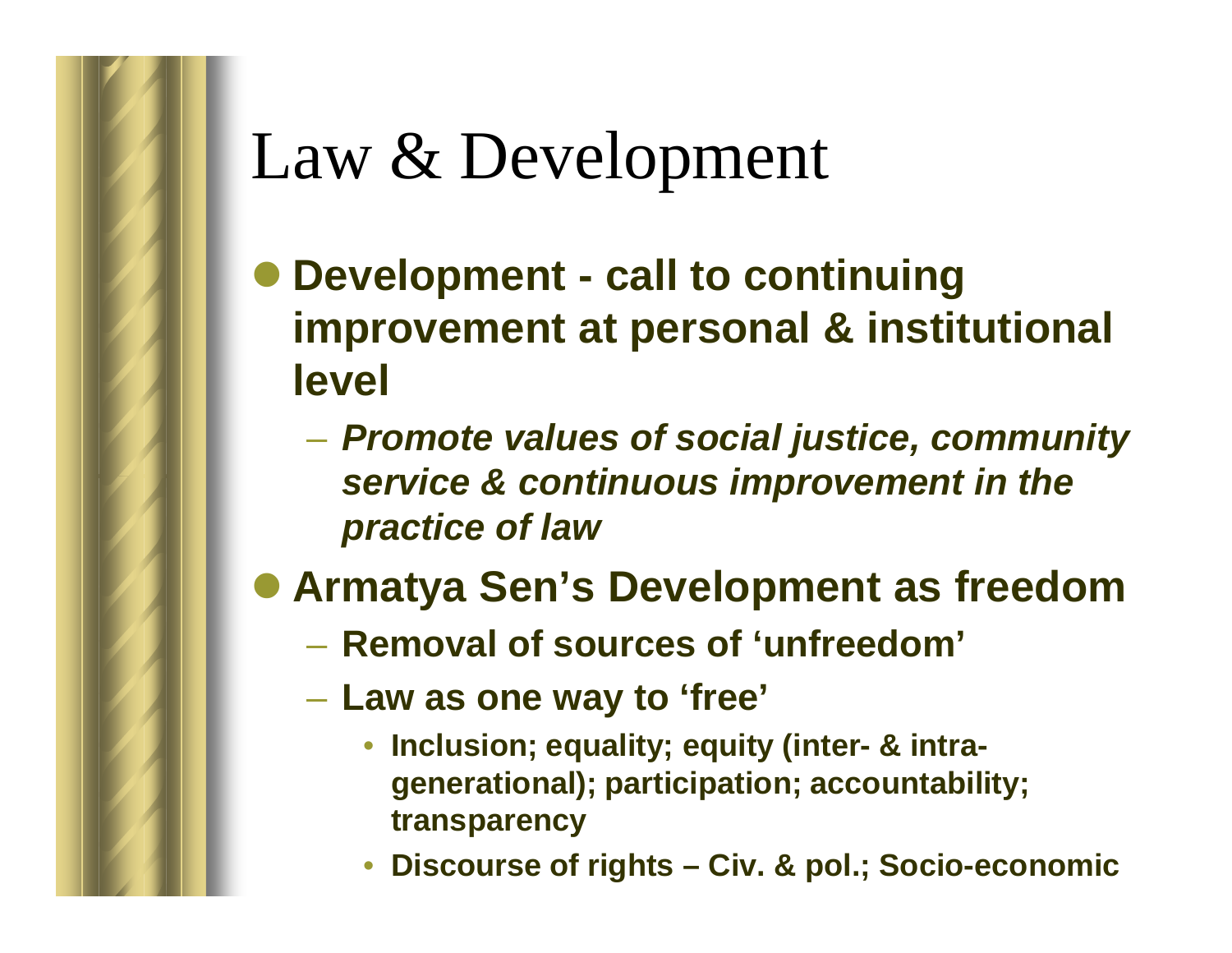#### Law & Development (2)

- **Law schools need clear educational goals & share them with students**
- **Shift from content-focused to outcomesfocused programmes**
- **Develop competence – ability to resolve legal problems effectively & responsibly**
- **Help to develop attributes of effective, responsible lawyers**
	- **Self-reflection; life-long learning skills; intellectual & analytical skills; core knowledge & understanding of law; professionalism**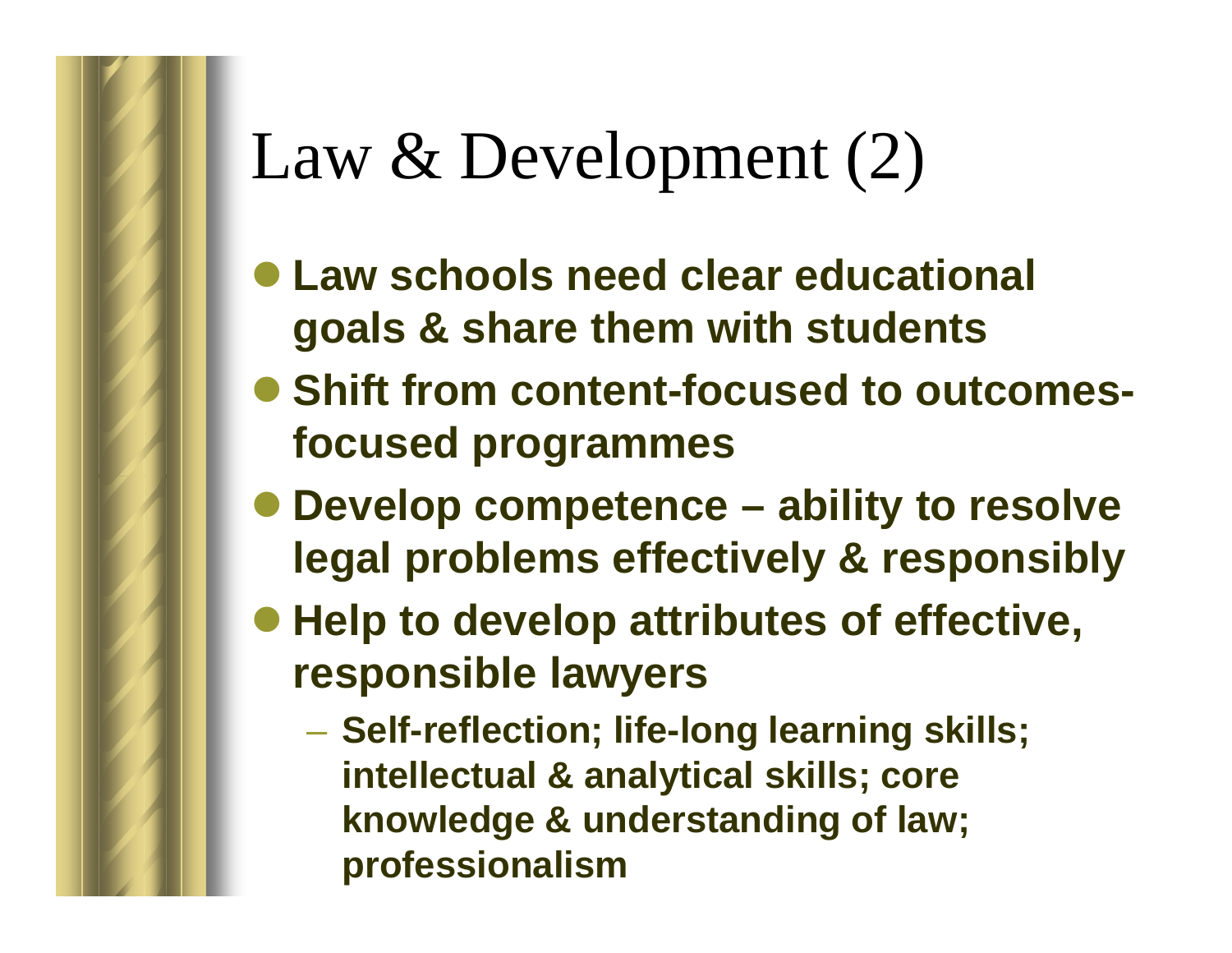#### Some Values For Sustainable Legal Education & Legal Practice

- $\bullet$ **Truth, justice, fairness, honour**
- $\bullet$ **Diligence & punctuality**
- **Respect for RoL to protect rights & prevent arbitrariness & acquisition of unbridled power**
- **Integrity – being your word – Vs lying, deception, manipulation**
- **Trustworthiness – affects public respect for lawyers**
- **Courtesy & respect towards others**
- $\bullet$ **Professional self-development**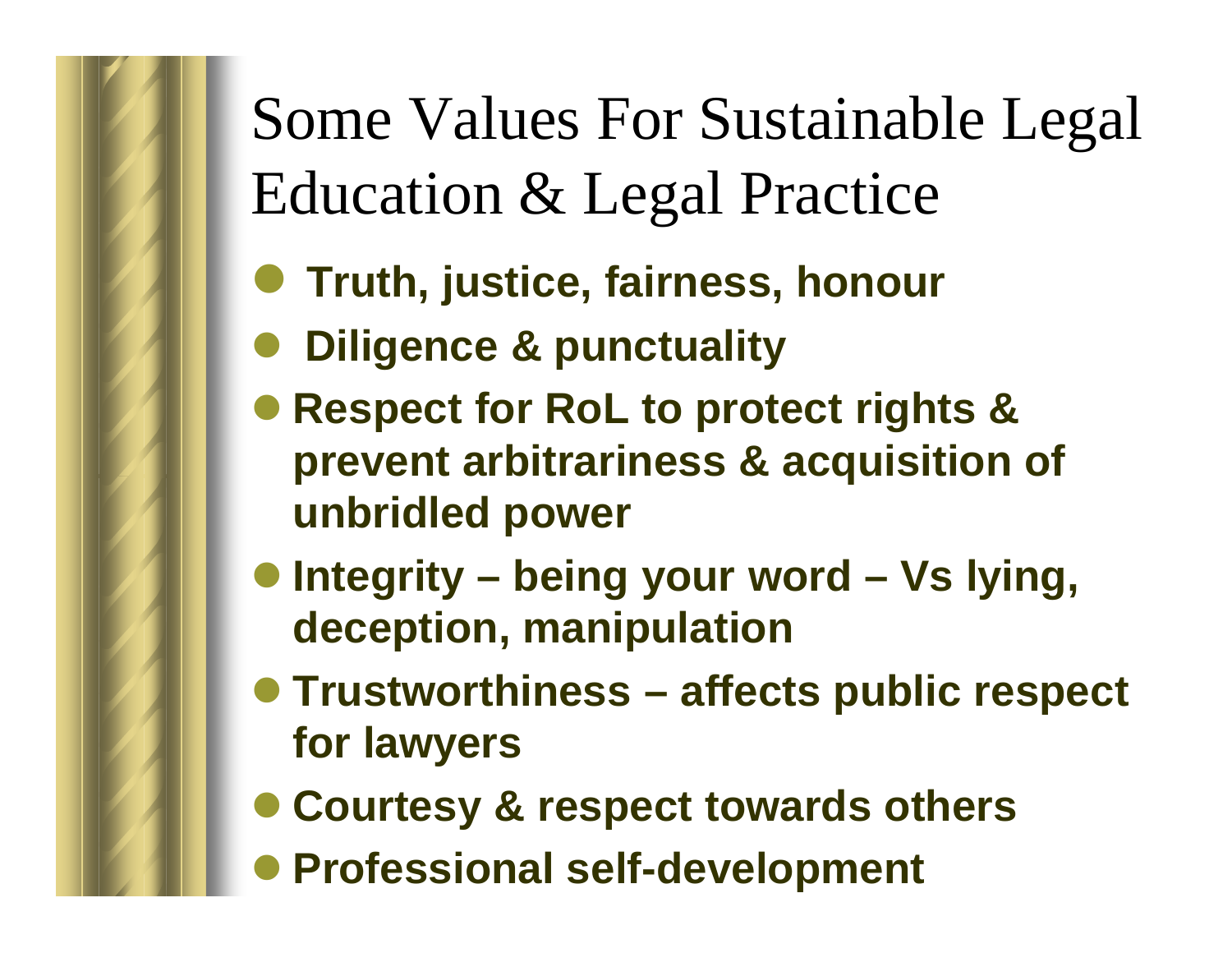#### Some Values For Sustainable Legal Education & Legal Practice (2)

#### $\bullet$ **Handle cases professionally**

- **High quality work at fair cost**
- **Independence of judgment**
- **Manage law practice effectively & efficiently**
- **Nurturing quality of life**
	- – **Law students enter Law school healthier & happier than other students but leave in much worse shape!**
		- **Unbridled competition; depression; not service oriented; superficial goals & values**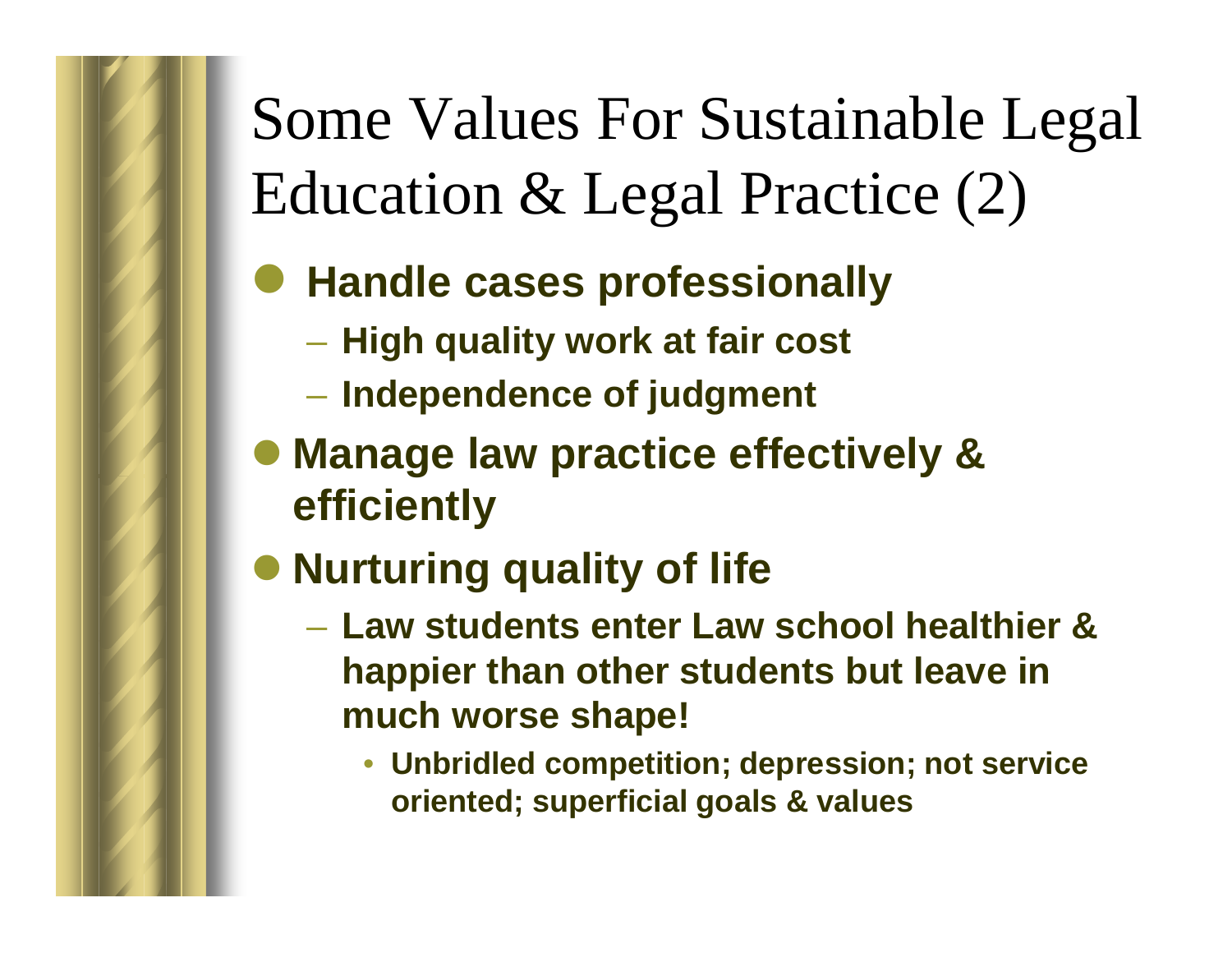#### Big Picture for SLS

- **Vision of SU to become a leading outcome driven entrepreneurial university in the region**
	- – **Translating our excellence into a major contribution to culture, economic well-being, and quality of life**
- $\bullet$  **Mission: Advancement of education through teaching, scholarship and service to society**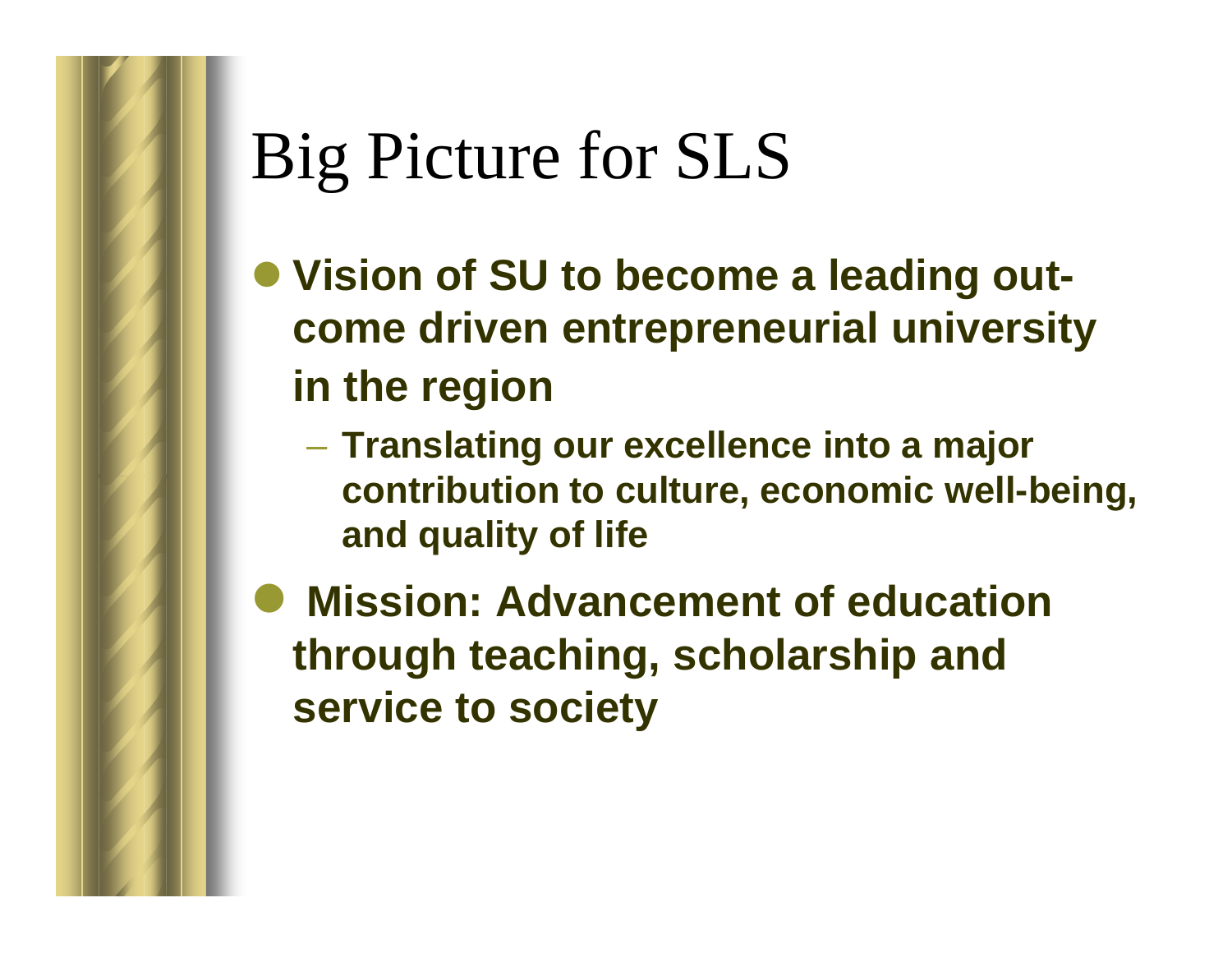# Big Picture for SLS (2)

- **Providing an all round quality education in an atmosphere of freedom and responsibility**
- – **Creating a culture of continuous improvement**
- **Fostering high moral standards**
- **Developing a spirit of service and respect for others.**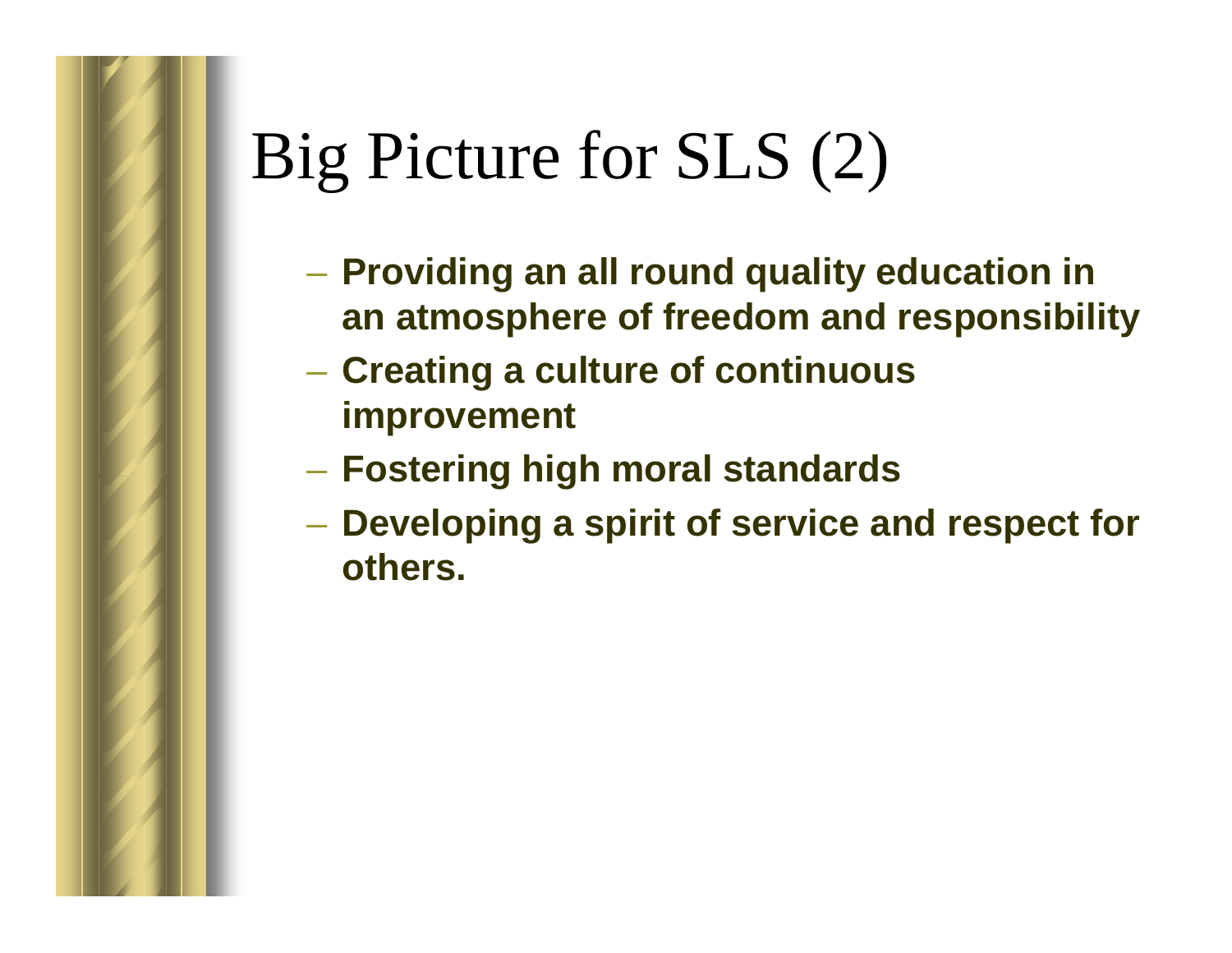#### SLS Goals

- **Promote values of social justice,**<br> **Remmunity convise 8 continuous community service & continuous improvement in the practice of law**
- **Imbue students with an understanding of the r/ship between law, ethics and justice and the centrality of the RoL in a democratic state**
- **Equip lawyers to serve competently in industry, the academy, govt, civil society & international organsations**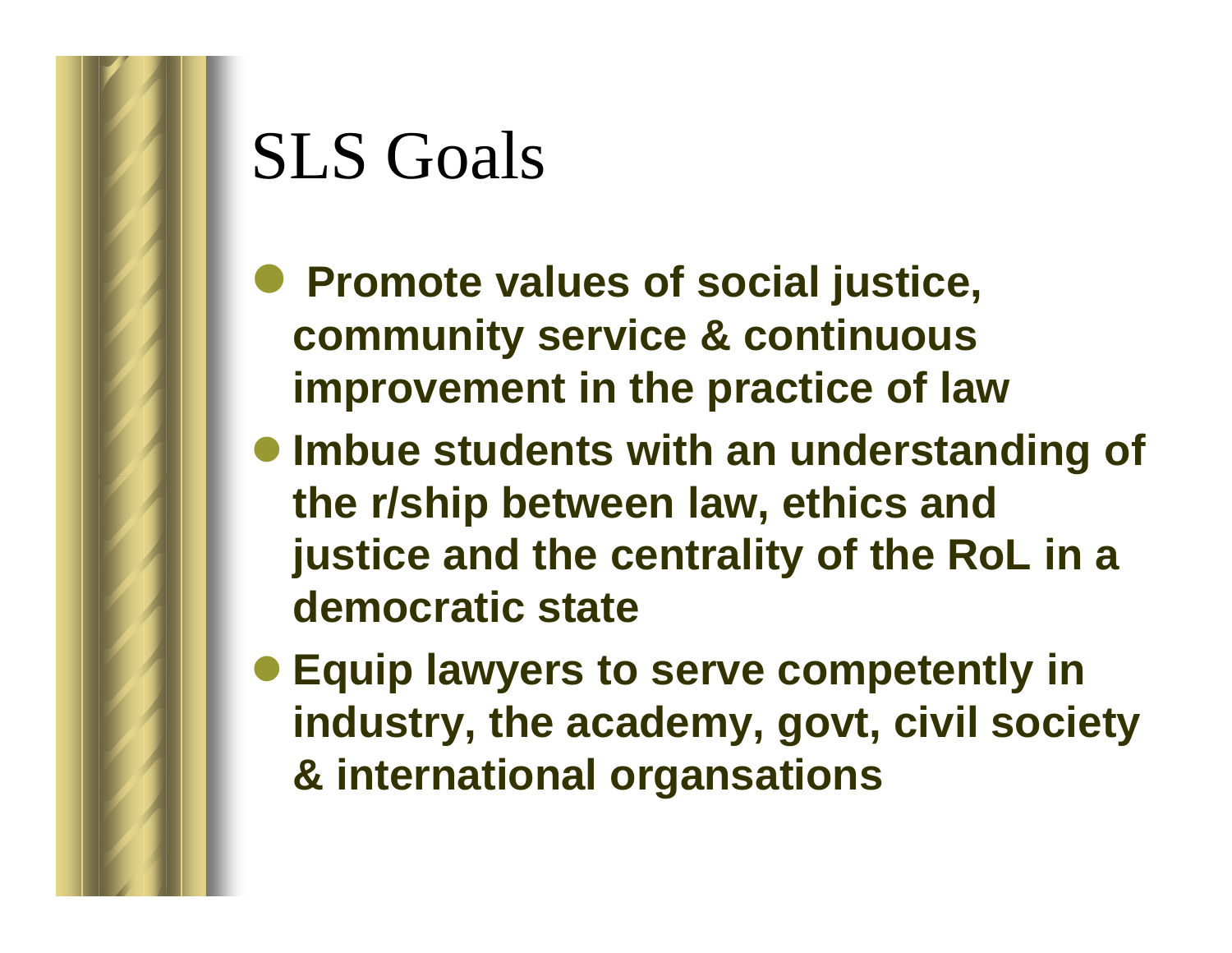# SLS Learning Outcomes

- $\bullet$ **Interpretative & assessment skills**
- **Ability to:**
	- $-$  Relate theory and practice
	- **Work independently and with others**
	- **Solve academic, professional and ethical problems**
- **Aptitude for lifelong learning**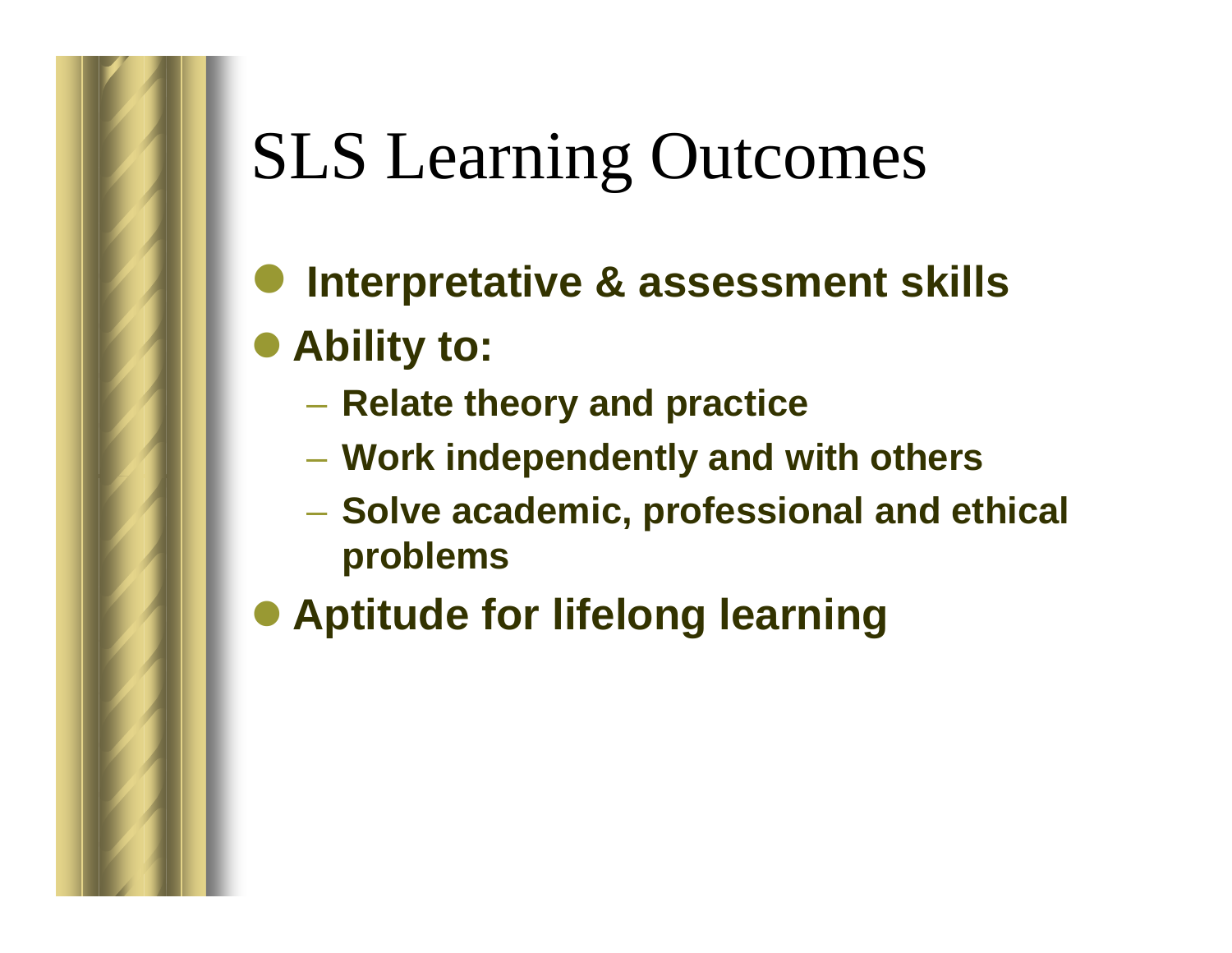#### The Panel

- **Reflections from different perspectives**
- **Different generations of legal scholars & practitioners**
	- **Deans of Law Schools**
	- **Public officers**
	- **Upcoming academics**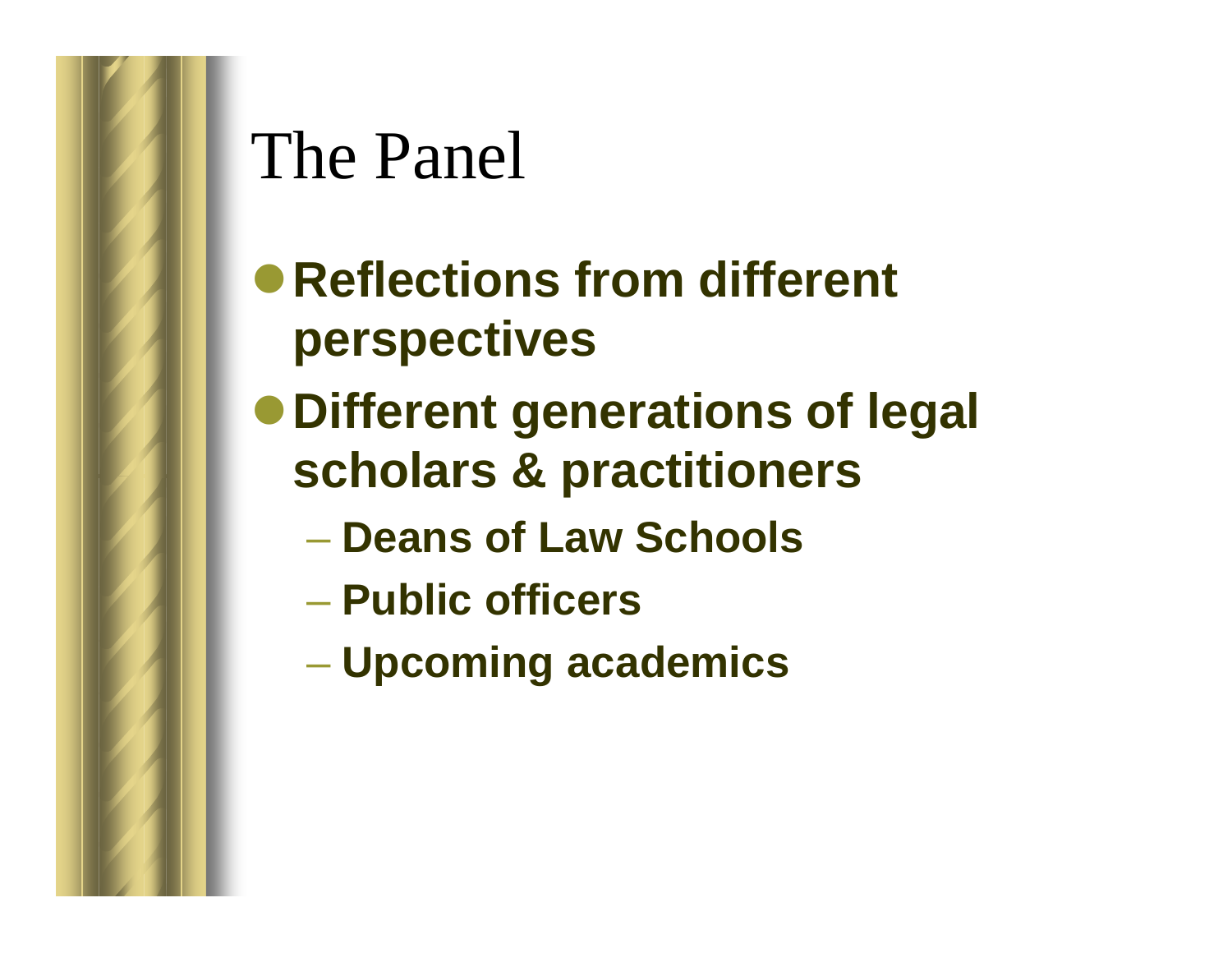#### Panel Modus Operandi

- **1.Prof. Yash Pal Ghai Reflections on the Role of law in Development: A life time of teaching law**
- **2. Prof. Joe Oloka Onyango Role of legal scholars outside of the classroom**
- **3. Dr. Migai Akech Law Matters: Formal and Informal institutions in sustaining development**